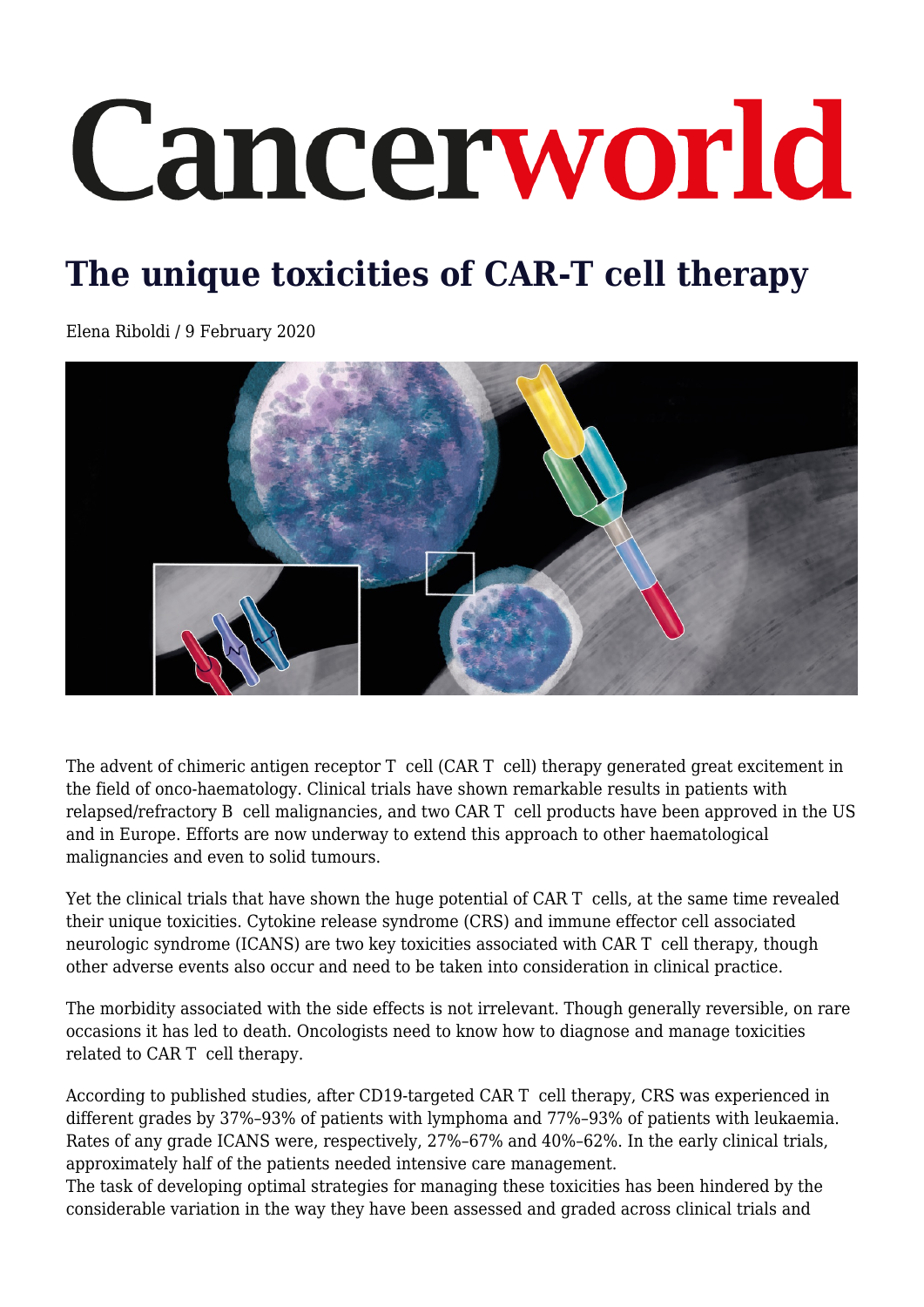across institutions. In an attempt to address this problem, in 2019 the American Society for Transplantation and Cellular Therapy (ASTCT) published recommendations for "an objective, easyto-apply and accurate classification of CART cell-related toxicities," based on a consensus reached by almost 50 experts in the field (*[Biol Blood Marrow Transplant](https://www.bbmt.org/article/S1083-8791(18)31691-4/fulltext)* [2019, 25:625–38\)](https://www.bbmt.org/article/S1083-8791(18)31691-4/fulltext).

Sattva Neelapu, from the Department of Lymphoma/Myeloma, at MD Anderson Cancer Center in Texas, is the senior author of the ASTCT consensus recommendations. He emphasises that CRS and ICANS can be fatal if not recognised. Therefore, patients who undergo CAR T cell therapy need to be managed by specialised teams including physicians with expertise in these toxicities, intensive care specialists and neurologists. Things may be more complicated when the therapy is administered in the outpatient setting. In those cases, patients should be hospitalised as soon as they develop a symptom or sign of toxicity, and caregivers must be taught to recognise symptoms of ICANS.

#### **Be aware, spot the signs**

#### **Cytokine release syndrome**

Neelapu outlines some of the signs and symptoms to look out for. "The first clinical manifestation of CAR T cell toxicity is cytokine release syndrome. It usually starts with fever, that can even exceed 40°C," he says. "Other symptoms are malaise, headache, myalgias, and tachycardia. Possible manifestations include organ dysfunctions, cytopenias, and coagulopathy. In severe cases, patients can develop life-threatening capillary leakage with hypoxia and hypotension." Rarely, haemophagocytic lymphohistiocytosis – a condition in which the body makes too many activated immune cells – can arise. CRS usually occurs in the first week after CAR T cell infusion, although delayed CRS is possible. Time to resolution is generally seven to eight days, but some patients may need more than 30 days to recover.

#### **Immune effector cell associated neurologic syndrome**

Immune effector cell associated neurotoxicity syndrome (ICANS) may occur as a CAR T cell related encephalopathy syndrome.

The clinical manifestations of ICANS are very wide ranging, as toxicity does not affect a specific region of the central nervous system. They include encephalopathy (confusion or delirium), expressive aphasia or language disturbance, motor weakness, myoclonus or tremor, headache, seizures, and a depressed level of consciousness. In rare cases patients can rapidly develop diffuse cerebral oedema. Expressive aphasia seems to be a typical symptom. ICANS onset can range from a few hours to three to four weeks after CAR T cell infusion. It can occur almost simultaneously with CRS or even after CRS has resolved. ICANS is usually self-limiting, and most symptoms reverse in three to four weeks, with persistent abnormalities being uncommon.

### **Predictors of severe toxic effects**

Both treatment-specific and patient-specific factors have a role in determining the gravity of CAR T cell related toxicities, says Neelapu. "The severity of CRS has been correlated with the peak of *in vivo* CAR T cell proliferation and disease burden. A faster T cell expansion can be promoted by higher cell dose, heavily pretreated bone marrow disease, and also by some kinds of preconditioning, such as fludarabine-containing regimens." The risk of severe CRS is also increased in patients with comorbidities and in those who develop the syndrome within three days of infusion. Severe ICANS develops almost only in patients who have experienced CRS, adds Neelapu, with severity being influenced by disease type, disease burden, patient's age, and treatment history.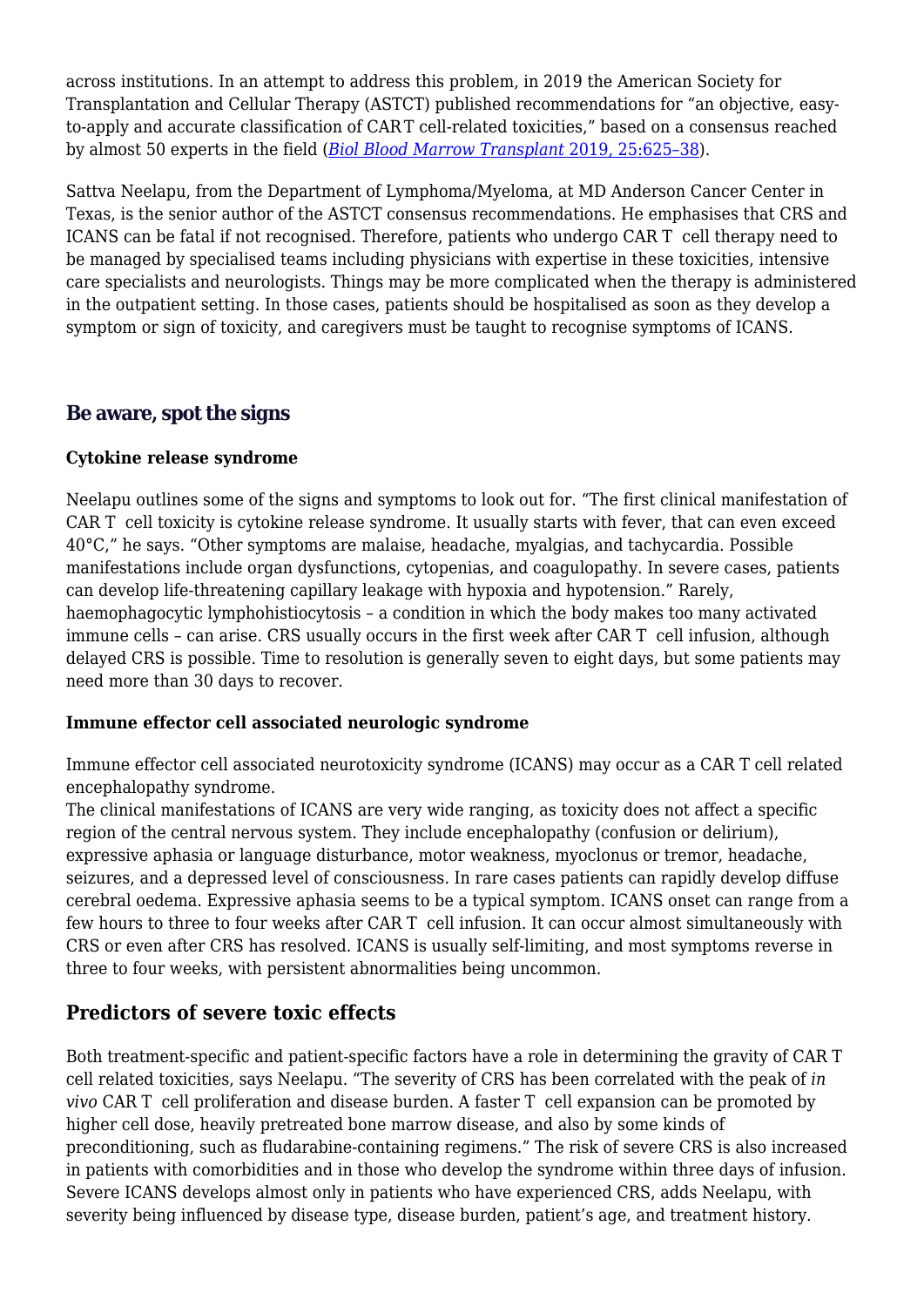Differences in the design of the chimeric antigen receptor may account for variations in toxicity between different CAR T cell products. Second-generation CARs contain an intracellular domain, called co-stimulatory domain, derived from either CD28 or 4-1BB (CD137), to enhance CAR T cell survival and proliferation. CD28-based CAR T cells expand rapidly, while 4-1-BB-based CAR T cells expand more slowly. CRS has an earlier onset with CD28-based CAR T cells, and higher rates of severe neurotoxicity have been observed with CD28-based CAR T cell products. However, an association between the severity of these toxicities and a particular co-stimulatory domain has not been conclusively demonstrated.

The search for biomarkers to predict which patients are likely to develop severe CAR T cell related toxicities, before they become critically ill, is an active field of research.

# **Grading toxicities**

For CRS, the ASTCT consensus grading is based on three elements: fever, hypotension, and hypoxia [\(Biol Blood Marrow Transplant 2019, 25:625–38](https://www.bbmt.org/article/S1083-8791(18)31691-4/fulltext)). Severity can range from grade 1 to 4, with the grade being determined by the most severe event.

The consensus panel that agreed on the recommendations took the decision to focus on criteria that could be measured in the clinic rather than the laboratory, for pragmatic reasons. "Significant alterations in many laboratory parameters clearly occur with CRS," they wrote. "Cytokine aberrations have been well described, but such data are not routinely available in most academic centres in a time frame that is useful for assigning grade and planning management of a patient experiencing CRS." They nonetheless encourage clinical teams to monitor cytokines, C-reactive protein, ferritin levels, and other parameters, "so that additional data may be generated for future study".

For ICANS, the ASCTC consensus grading is based on five elements: the 10-point ICE (immune effector cell-associated encephalopathy) score, depressed level of consciousness, seizure, motor findings, and elevated intracranial pressure/cerebral oedema. Severity can range from grade 1 to grade 4, with the grade determined by the most severe event.

The ICE score is a tool that measures alterations in speech, orientation, handwriting, and concentration. For children aged 12 or younger, the ICE score is replaced by the Cornell Assessment of Pediatric Delirium. "The updated encephalopathy screening tool includes elements for assessing the receptive aphasia seen in these patients," write the authors of the consensus recommendations, but they add that, while the ICE screening tool is helpful for assessing patients for encephalopathy, the grading of ICANS requires not only assessment of the ICE score but also evaluation of other neurologic domains, as other manifestations can occur with or without encephalopathy.

# **Managing toxicities**

The standard of care for CRS is tocilizumab, an anti-IL-6 receptor antagonist. If the patient does not respond to tocilizumab, corticosteroids can be effective in reversing CRS. Some data suggest that the anti-IL-6 monoclonal antibody siltuximab or the IL-1 antagonist anakinra may have clinical efficacy. In CRS, patients can require vasopressors to correct hypotension and oxygen supply or intubation for hypoxia.

Tocilizumab is not generally recommended for isolated ICANS. In fact, some studies showed a slight increase in severe ICANS rates in patients treated with this antibody. Corticosteroids are widely used to treat ICANS, but type and dose can differ significantly between institutions. Intubation is critical in patients with ICANS who have severely impaired consciousness. Speaking at the 2019 Congress of the European Hematology Association, Stanley Riddell, Scientific Director of the Immunotherapy Integrated Research Center at the Fred Hutchinson Cancer Research Center in Seattle, highlighted the importance of timing and dose in managing CRS."There are now algorithms